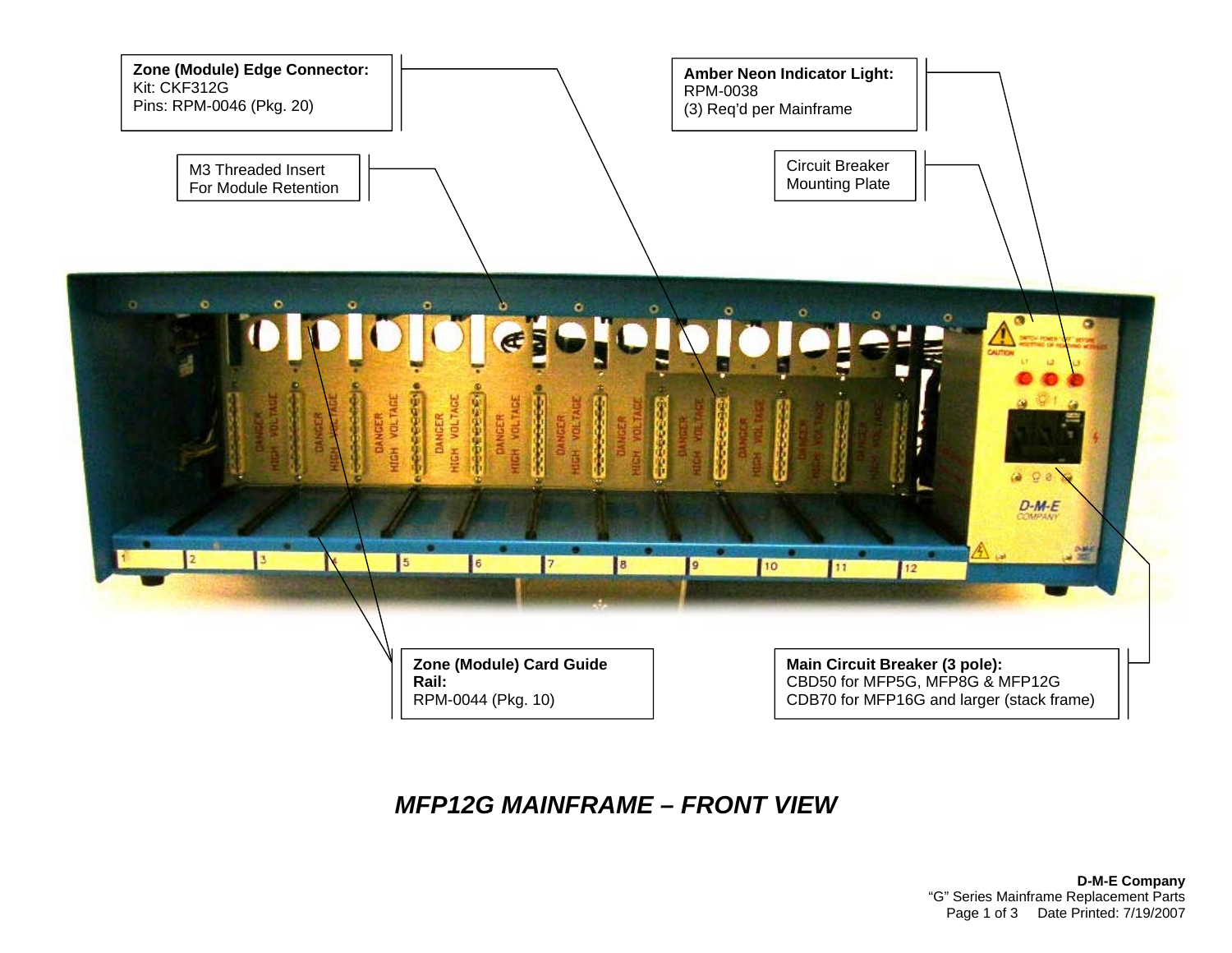

*MFP12G MAINFRAME – REAR VIEW*